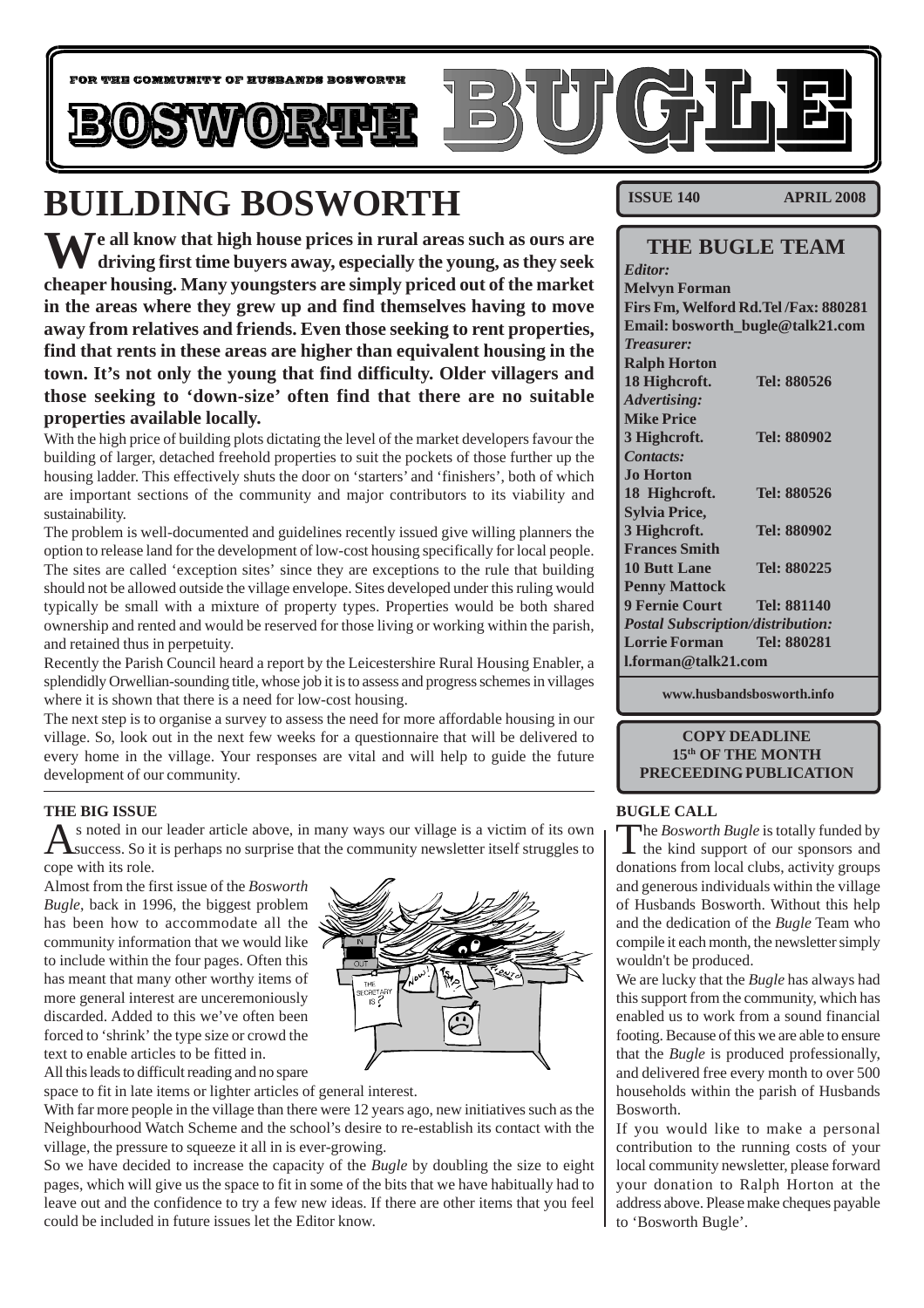# **POSTBAG**

#### *From former villagers Liz and Alan Dandy*

Congratulations to the *Bugle* Team on your recent success in the Village Quiz! And to be able to field two teams is quite an achievement : obviously the reporting of village and community affairs is in very safe hands! As regular readers of the *Bugle* and lifelong supporters of the Village Quiz, we would like to say how much we enjoyed being with you all again this year. Although it is 28 years since we left the village and there are many new faces, the character of the village has not changed and the survival of the quiz has surprised and gratified us, as its founders. A big thank you also to David Staples and all the handbell ringers for their superb organization, including a surprise demonstration of their skills on the bells in an innovative and entertaining new round of questions! Well done all round.

#### *From the Trustees of the Turville Memorial Hall*

*From Heather Lydall, Cherry Tree Close*

Thank you to everyone who collected stamps for Guide Dogs for the Blind. They are no longer collecting stamps but would now like any old mobile phones.These can be dropped off at 4 Cherry Tree Close or I can collect them. Telephone 880766.

#### *From Ralph Horton, Highcroft*

A big thank you to John and Sue Hicks and their merry team of helpers who turned out in damp and windy conditions for the annual litter pick. In preparation for next year's event will people please be courteous enough to drop their litter on the roads or pavements instead of the ditches from where it is harder to retrieve?

We would like to thank the organisers of the recent 'Allo 'Allo Evening for their hard work in setting up such a splendid event. Everyone enjoyed the evening. The multi-national costume turnout was most amusing to behold and we hope that there are not too many sore top lips from the moustache adhesive or too many cold legs from the short skirts! The contribution to Hall funds is sorely needed and will be well spent.

# **LOCAL CRIME FILE**

**IFVOUHAVE INFORMATION ON ANY CRIMINAL ACTIVITY CALL MARKET HARBOROUGH POLICE on 0116 222 2222.**

**Countryside Watch Co-ordinator Henry Whatley Ext. 3875**

**Neighbourhood Watch Co-ordinator Marion Lewis 0116 2483871**

**Local Beat Team PC 1959 David Venables PC 500 Andy Smalley PCSO 6126 Tim Harwood PCSO 6636 Ray Wells Voicemail Service 0116 2485675**

**Rural & Countryside Liaison Officer PC 1010 Chris Hill**

#### **CRIMESTOPPERS FREEPHONE 0800 555111**

#### **COUNTRYSIDE WATCH ALERT**

Over 800 young pheasants, valued at £7000 were taken in late February from a breeding facility near Cranoe. Harborough police are appealing for anybody who saw or heard anything at this time, or anyone who knows of game birds being offered for sale, to contact them. If you know of anything that you think may be useful, please call the Agricultural and Wildlife officer for Harborough & Lutterworth police, PC 1010 Chris Hill. Chris can be contacted by phoning 0116 222 2222 and leaving him a message using his collar number (1010) when prompted. Alternatively you can phone Crimestoppers anonymously on Freephone number 0800 555 111.

# **WATCH WORD**

*THE NEIGHBOURHOOD WATCH SCHEME WITHIN HUSBANDS BOSWORTH*

Although co-ordinators have stepped forward for the majority of the village there are still some areas, notably Berridges Lane, Lammas Close and much of High Street, that are not adequately covered by the scheme.

So, what do NW co-ordinators do? For a start you are not expected to 'curtain-twitch'or spy on your neighbours, although a general awareness of what is happening and what is normal in your area is an advantage when deciding if something is suspicious or not. Remember you are a volunteer. You are under no pressure; there are no targets. Obviously the further you spread the word the better but even if the information only reaches your household it has alerted someone. As a co-ordinator you will receive information on crime and criminal activity passed down from the local police via the Neighbourhood Watch team. This can be received as an automated phone message or email; whichever you decide to opt for when you join. As the information is automatically directed to NW schemes throughout the whole of the local policing unit area some of the information may be of little relevance to Bosworth and can easily be sifted out. Items of interest would be warnings of bogus callers or information on the movements of specific vehicles, especially if the message implies that the risk is local.

With your local knowledge you would be able to assess who on your 'patch' should be alerted. Particularly vulnerable, of course, are the old and infirm, or those living alone. A general alert might be relevant to everyone in your area whereas a specific threat could be directed at the likely target group, possibly only one or two homes. It's up to you to decide how best to pass on the information. You could knock on doors, make a brief note and push it through letter boxes, pass on the email or simply phone around.

If you would like to become a co-ordinator please contact the Parish Clerk on 880910 for an information pack and application form. Remember that even areas that are already covered could be broken down with extra co-ordinators sharing the duties.

#### **DOORSTEP WARNING**

Leicestershire Trading Standards have recently received complaints about questionnaires delivered to householders in the Burbage area. This questionnaire asks householders to fill out a form with personal, financial and lifestyle details and leave it outside for collection.

The questions are probably designed to help subscribing companies to target consumers. However anyone passing by could pick up the information and this could be used to help thieves to target their victims.

David Bull, Head of Trading Standards said: "I am sure that this is a genuine marketing method. However, I am concerned that it could be collected by others and used to select households for theft, identity fraud and other criminal activities."

**To stop unaddressed junk mail, ask for a leaflet from a Post Office.**

\*\*\*\*\*\*\*\*\*\*\*\*\*\*\*

**Householders who want to reduce unwanted junk mail can register with the Mailing Preference Service. Phone them on 0845 7034 599, or contact them on-line at www.mpsonline.org.uk or by writing to: FREEPOST 29 Lon20771 London W1E 0ZT**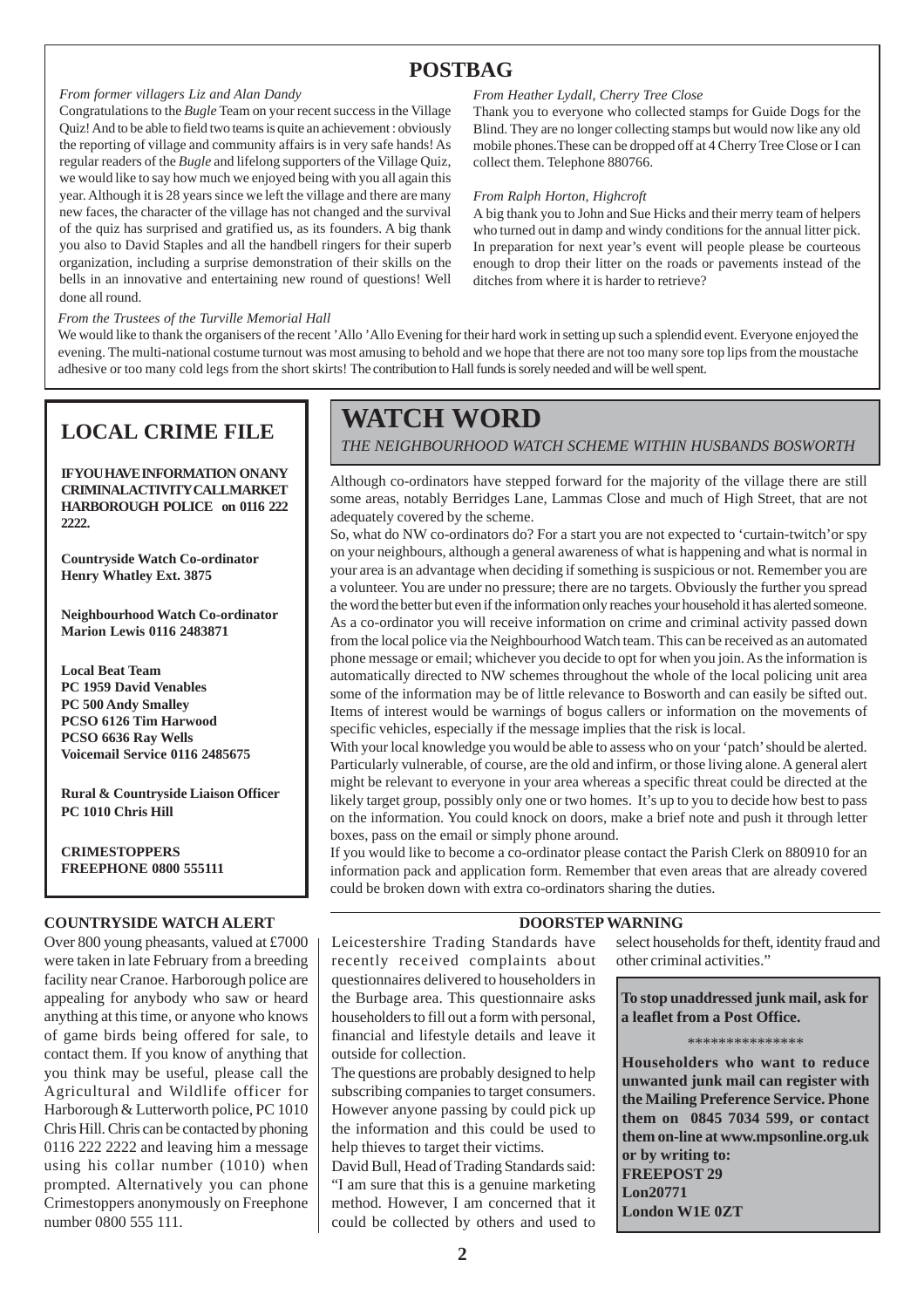# **BOSWORTH IN FOCUS**

*A ROUND-UP OF HUSBANDS BOSWORTH NEWS*

# **VILLAGE QUIZ**

The parish newsletter production team wrote themselves into village history with a convincing win in the recent Village Quiz. In this year's competition, seventeen teams from local activity and interest groups, friends and businesses came together in the Village Hall to battle for the silverware.

In a closely fought contest the *Bosworth Bugle* team eventually beat off stiff competition from the Canaries, Bosworth Belles and Bruce's Babes to carry off the coveted trophy. The Handbell Ringers, who were last year's winners, hosted the quiz, which has been held annually since 1981 in support of the Village Hall funds.

Former villager Liz Dandy, who organised the first quiz, presented the prize to the winning team and thanked the hosts for a very enjoyable evening.

# **SUPPER ON THE HOOF**

The village's annual Safari Supper will take place on Saturday, June  $14<sup>th</sup>$ . The format will be as before with diners meeting at the Village Hall to find out where in the village the first course of their supper is to be found. The cost is £15 per person to include an aperitif beforehand and coffee in the Village Hall afterwards.

Tickets will be available nearer the time but anyone seeking more information is asked to call 880655.

# **LUNCHEON CLUB**

The next meeting of the Luncheon Club will be on Thursday, April 24th at Kilworth Springs Golf Club. Diners are asked to meet in the bar at 12.30pm as usual.

The Luncheon Club meeting is an ideal opportunity for those retired, living alone or new to the village to meet new friends in a convivial atmosphere. The price of the 2-course meal is £6.50 per person and includes coffee. Transport can usually be arranged for those having difficulty getting to the venue. Please call Janice on 880668 to book a place or for futher information.

# **LOCAL NEWS IN BRIEF** BOSWORTH FESTIVAL 2008

! Plans are expected to be put before Daventry District Council planners shortly for an electricity generating plant at the waste recycling facility at Pebble Hall Farm, **Theddingworth**. The proposed plant, which would be housed within the existing site, would supply the equivalent of nine wind turbines and be powered by chipped wood from the recycling plant.

**Foxton** Locks will be hosting a waterways festival over the weekend of June 14<sup>th</sup> and 15<sup>th</sup> to celebrate the completion of the first phase of restoration work at the site. Historic narrowboats, waterside displays and activities will centre around the locks, canal basin and museum.

# **PAVILION QUIZ**

The Playing Field Committee will be hosting the annual Pavilion Quiz and Fish & Chip Supper on Friday, May  $9<sup>th</sup>$ , kicking off at 7.30pm in the Village Hall. Tickets cost £7 per person and are available from Jennifer Rogers 880401 and Frank Begley 880541. Usual table-top format; please bring your own drinks. \*\*\*\*\*\*\*\*\*\*\*\*\*

**The date of the Playing Field Committee Annual General Meeting is set for Tuesday, June l0th when officers' appointments will be renewed.**

### **ANYONE FOR TENNIS?**

The village tennis club is seeking funding for the provision of floodlighting for the tennis courts on Kilworth Road in order to extend the length of time that the facility can be used.

At the recent meeting of the Playing Field Committee, representatives of the tennis club were granted permission to connect to the electricity supply serving the sports pavilion if funding for the project was found.

The club maintains two match standard hard courts on the Kilworth Road playing field in Husbands Bosworth. New playing members of all abilities are always welcome. Please call the club secretary on 880737 for more information.

**The Club is hosting an open evening and enrolment at the Sports Pavilion, Kilworth Road on Wednesday, April 23rd from 6.30pm.**

### **LITTER LOUTS**

Despite squally wintry showers and high winds twenty-two hardy souls did their bit to clean up the village at the annual village litterpick. Everyone noted that there seemed to be less rubbish to clear up this year but were undecided as to whether this was because of more vigorous activity by the council highways department or simply that the wind had blown the grot further afield. In all a very creditable forty sacks of litter was cleared in the two hours allocated and the stalwart group retired to the Village Hall for a warming cup of tea and cakes. Many thanks to John and Sue Hicks for organising this year's pick, and to those community-minded villagers who braved the elementsand who helped in any way.

### **DOG DAYS RETURN**

Sheepdog trials return to Husbands Bosworth on the evening of Friday, July  $25<sup>th</sup>$  and all day on Saturday  $26<sup>th</sup>$ . The trials, which include local, national and international qualifying rounds will be held in the grounds of Bosworth Hall by kind permission of Robert and Susan Constable-Maxwell. Call the trials secretary on 880036 for details.

Plans for a lively activity weekend are coming together for the Bosworth Festival weekend, June  $28<sup>th</sup>$  &  $29<sup>th</sup>$ .

A Barn Dance at Oak Lodge Grainstore on Welford Road gets the circulation going and sets the party swinging on Friday night!

On Saturday morning there will be a car-boot sale at the Sports Pavilion, Kilworth Road. To book a boot space please call Jennifer Rogers on 880401. Bacon butties and hot drinks served.

On Saturday evening break out the champers and candelabra for a proms 'Picnic on the Lawn' at Bosworth Hall, where we will be accompanied by the Happy Jazz musical ensemble.

Sunday sees the action move into the Park with local groups, trade and charity stalls, demonstrations and other activities planned. If your group would like stand-space on Sunday please call John Clarke on 880263.

Funds raised over the weekend will be distributed to local charities.

# *VILLAGE HALL BOOKINGS Jackie Fletcher 880910 CHURCH HALL BOOKINGS Janice Staples 880668 SPORTS PAVILION ENQUIRIES Audrey Marlow 880316*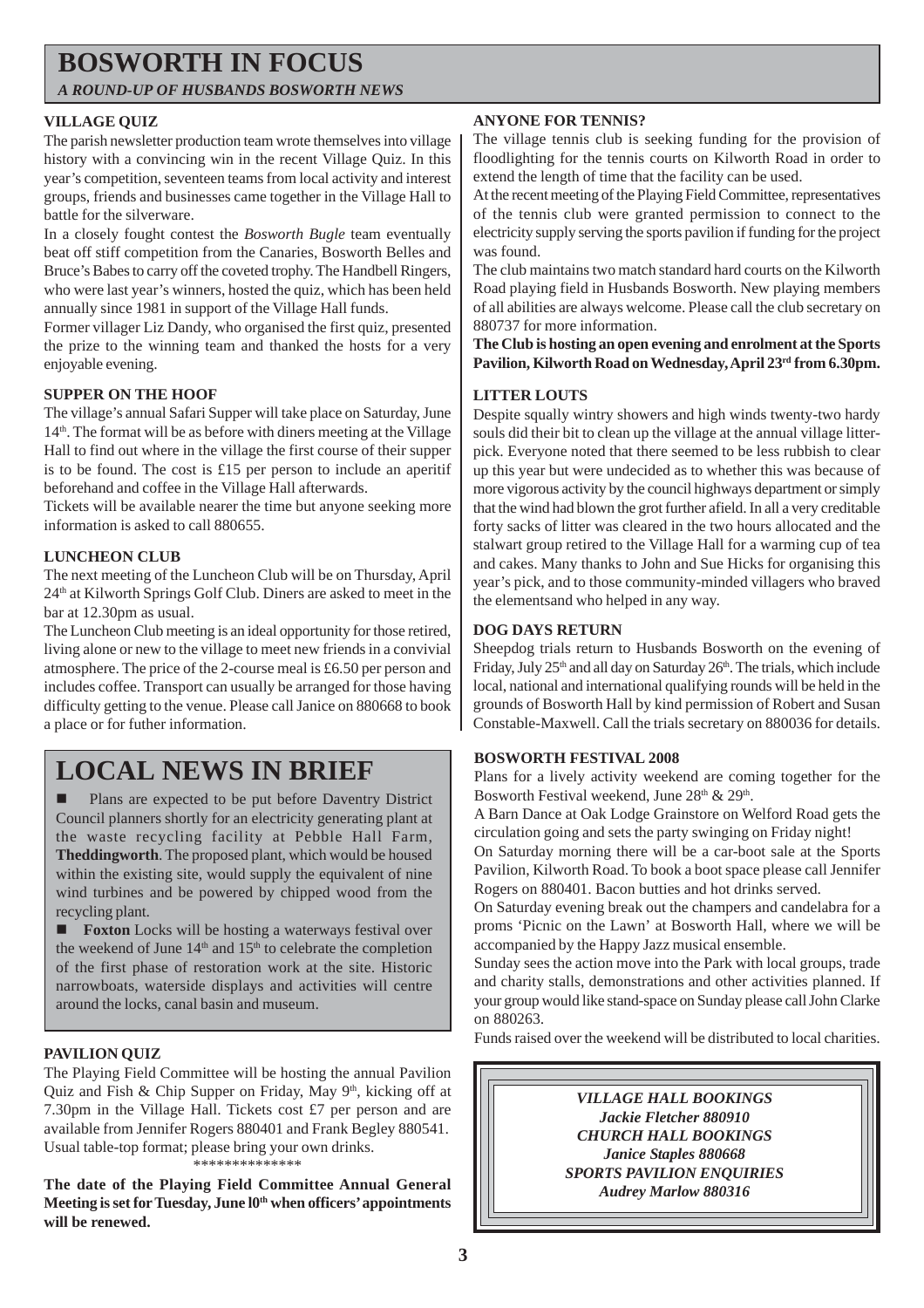#### **HISTORICAL SOCIETY**

In his Annual Report of the past year's activities, Historical Society Chairman Charles Lauder outlined an enjoyable season of events. Amongst the varied subjects covered was an illustrated tour of the river Nene, a behind-the-scenes view of life at the National Trust's Calke Abbey and an indepth synopsis of the Battle of Naseby by the Battlefield Trust's leading authority, Martin Marix-Evans.

Members took time off in June to visit the Royal Academy collection of British landscape and folk art at Compton Verney in Warwickshire. The annual summer garden party at Vine House was blessed with a warm evening in July.

Charles noted members' sadness at the loss of Bertram Copping, who died in August at the age of 99 years. Bertram was a founding member of the Society. The majority of Bertram's working life was in publishing so a donation from the Society, in his memory, has been sent to the Talking Books charity. Progress in indexing the Society's document and photographic archive collection has been slow recently. However, the system proved its worth when the Society sourced material to put on a display at Lutterworth Museum in the summer and for the School's recent 150th anniversary celebrations. New material continues to come into the archive and is welcomed.

The programme of events for the year ahead is already being assembled and includes an insider's look at the restoration of Avro Vulcan bomber XH558 at Bruntingthorpe, the suffragette movement in Leicestershire and aspects of Leicester's urban history. \*\*\*\*\*\*\*\*\*\*\*\*\*\*

**The next meeting of the Historical Society will be a talk by retired history teacher, Jaina Edwards. The talk is entitled:** *'Scholars, Monitors and Measles'***and will look at elementary education and, in particular, the effect of the Education Act on schooling in Victorian Leicester. The meeting is on Wednesday, April 2nd at 7.30pm in the Church Hall, Honeypot Lane.**

. . . . . . .

П

#### **LACEMAKERS AND LUDDITES AT THE RECORDS OFFICE!**

John Heathcoat, pioneering inventor of lacemaking machines, started an industrial revolution in Loughborough in the early 18th century. His new machines threatened a way of life and local jobs and his factory was attacked by Luddites in 1816.

Heathcoat left the county to set up a new factory in Tiverton, Devon. Many of his workers followed him, looking for a better life and more job security. Others went to Calais or made the perilous voyage to Australia. Follow the fortunes of the workers and John Heathcoat in this fascinating exhibition researched by members of the Friends of Charnwood Museum. See a display of lace and associated objects.

**The Lacemakers' Story: Loughborough, Luddites and Long Journeys** opens at The Records Office on Monday March 10<sup>th</sup>, and runs until Wednesday, April 30<sup>th</sup>. The exhibition is FREE and open on Monday, Tuesday, Thursday from 9.15am to 5pm; on Wednesday from 9.15am to 7.30pm; on Friday from 9.15am to 4.45pm; and on Saturday from 9.15am to 12.15pm.

For more information, contact Margaret Bonney at the Records Office on 0116 257 1080 or email: recordoffice@leics.gov.uk

**BYGONE BOSWORTH** *The Historical Society's Periodical Journal*

**ACTIVITY GROUPS 2008 All Saints Parochial Church Council** Contact: Peter Jones 880741 **Art Workshop** Contact: Ann Saxton 880971 **Badminton Club** Contact: Lorrie Forman 880281 **Bosworth Belles** Contact: Claire Smith 880655 **Bosworth Blokes** Contact: Ralph Horton 880526 **Conservative Association** Contact: Robert Maxwell 880361 **Craft Group** Contact: Margaret Bradley 880652 **Handbell Ringers** Contact: David Staples 880668 **Historical Society** Contact: Isobel Pepperill 880081 **1st Kilworth Scouts/Beaver unit** Contact: Andrew Lambert 880922 **Playing Field Committee** Contact: Jennifer Rogers 880401 **Royal British Legion** Contact: Robert Maxwell 880361 **Short Mat Bowls**

Contact: Frank Thorp 880003 **Tennis Club** Contact: Hilda Whitehurst 880737

**Tower Bell Ringers** Contact: Geoff Armitage 880066

*Reminiscences of John Clark, a wartime evacuee to Husbands Bosworth* Soon after I moved to live at the Wheatsheaf I met Ron. He lived in a house on the corner of Hillcrest and Berridges Lane. He was a great person and taught me how to shoot, using a high powered air rifle. He was a real crackshot and could light a Swan Vestas match that was stuck into the bridge over the other side of the canal. We would go for long walks along the canal path and into the fields. He had two dogs that went with us on our outings.There used to be small spinneys in the fields and pheasant and other birds nested there. The dogs would go through the trees and Ron would walk one side and I on the other. We had to keep pace with the dogs and shoot any birds that came out. Ron had two shotguns, a 16-bore that he used and a .410 that I used. Our friendship came to an abrupt end when he was caught stealing cream from off the milk at the farm gate nearby. Mrs Kirk was the lady of the Wheatsheaf and a very staunch lady. She told me what had happened and forbade me to have anything more to do with him. Ron came up before the 'beak' but I don't know what happened to him. *John came to Bosworth from London in September 1939. He now lives in New Zealand.*

DIANE E. HALL

Beauty Therapist CIBTAC ITEC CIDESCO qualified Full range of luxury treatments in tranquil surroundings Facials, body treatments, manicure, pedicure, waxing, tanning *Stockist of Susan Molyneux products* Brochures and Gift Vouchers available Tel: 01858 880567 or 07732 571714

. . . . . . . . . . . . . .

TO ADVERTISE HERE COSTS JUST £6 PER MONTH THE *BUGLE* IS DELIVERED FREE TO EVERY HOUSEHOLD IN THE PARISH AND REACHES PLACES OTHER PUBLICATIONS CAN'T REACH! Call Mike or Sylvia on 880902 or email: hiprice@btinternet.com

П П П П

П П П П П П П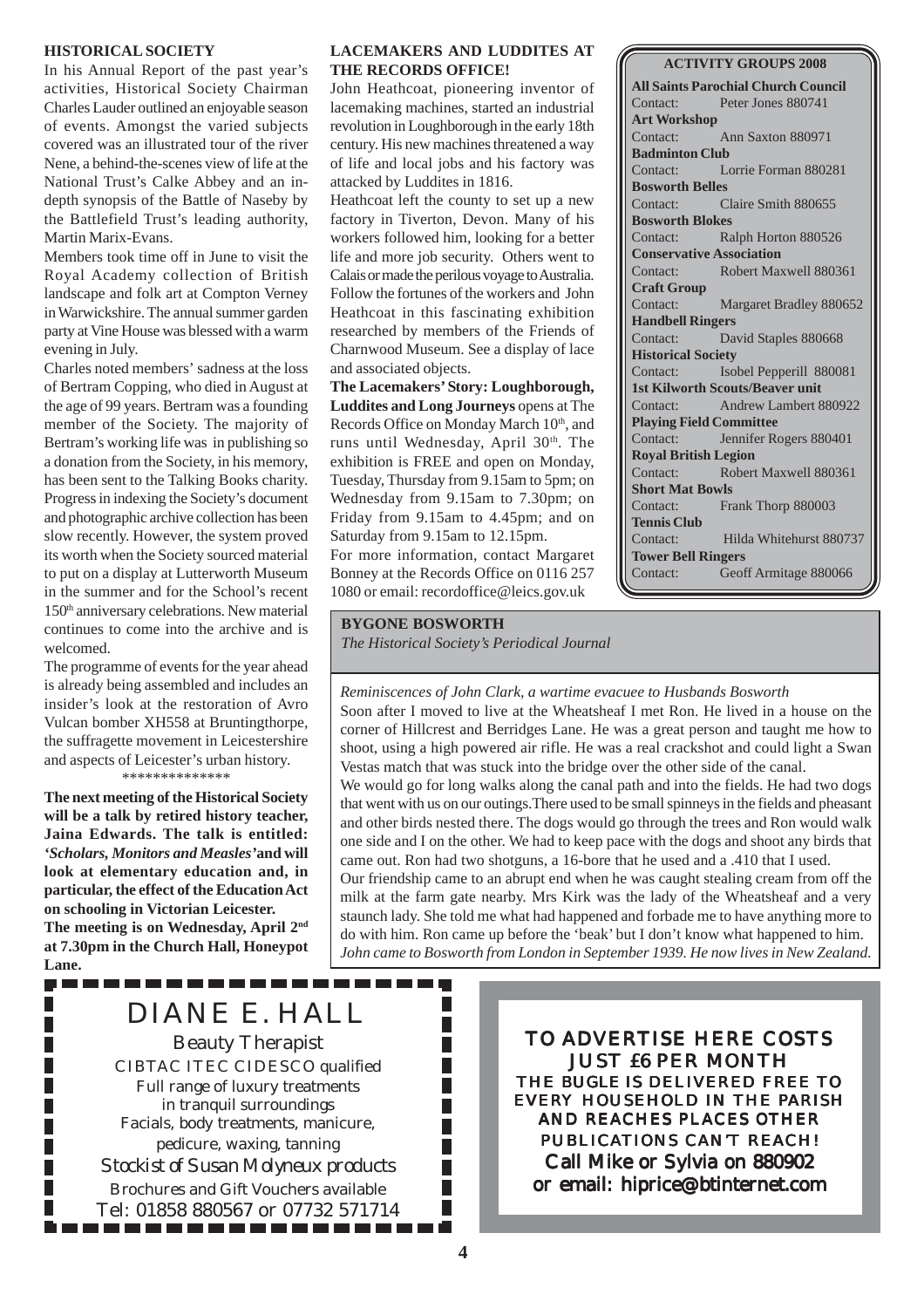#### **TRADE DIRECTORY 2008**

**Begley Plumbing & Heating** Plumbing & heating engineer. Contact: Frank Begley 880541 **Gordon Begley** Building & roofing contractor. Contact: Gordon Begley 880028 **Begley's Windows & Conservatories** Bespoke joinery contractors Contact: Robert Begley 880671 **Gary Bennett Painter & Decorator** Contact: Gary Bennett 880285 **Croft Farm Bed & Breakfast** Contact: Jane Smith 880679 **Diane Hall** Beauty therapist, facials, pedicures, manicures & waxing. Contact: Diane Hall 880567 **Languard Ltd.** Weed control, fumigation and thermal insulation. Contact: Will Kay 880898 **Mike Price Heating Engineer** Oil-fired boiler servicing & repair Contact: Mike Price 880902 **Paul Bolton School of Motoring** Expert driving instruction Contact: Paul Bolton 880115 **TO ADVERTISE HERE Email Mike at: hiprice@btinternet.com or phone 880902**

#### **SECTION 106 FUNDS**

**Village leisure and activity groups are reminded that Section 106 funding from the Cheney Court and Ashacre Close developments in the village is still being allocated.**

**The funding, which is levied on building developers, can be used to provide public amenities and support for the infrastructure of the community in which the development takes place. The fund is available to local community groups and bodies.**

**Any group, especially those providing sport and recreational activities for the benefit of the community, are asked to contact the parish clerk for more information and an application pack.**

# **PLAYING FIELD**

#### *Report of the Playing Field Committee meeting held on Tuesday, February 26th at the Sports Pavilion.*

Five Committee members and one member of the public, on behalf of the Tennis Club, was present.

#### **Financial Report**

The financial report was agreed and adopted and it was noted that the finances were in a healthy condition. In view of this it was agreed that all participating clubs would pay only half the subscription to the pavilion this year. It was agreed to review the situation later in the year.

As it is always cold in the meeting room and not worth heating the room for short meetings it was agreed that a fan heater would be bought. This is to be bought through the Parish Council and the cost deducted from their annual contribution.

#### **Tennis Club**

The Tennis Club asked that a form of licence be granted for their use of the pavilion as it is necessary should the club wish to apply for grants. Nigel Brotherton said that he has appropriate forms for an agreement and will implement this. Access to the pavilion was requested so that the Lawn Tennis Association could assess the possibility of installing lighting on tennis courts.

#### **Future Events**

QUIZ NIGHT The Annual Pavilion Quiz is to be held on Friday May  $9<sup>th</sup>$  in the Village Hall, at 7.30pm. Gary and Sue Waterfield will set the questions as before and run the quiz. Tickets to be available from mid-April. The Bell Inn would be asked if they would supply the fish and chip suppers. It was decided that everyone should bring their own drinks.

BOOKINGS The cycling club have again booked the pavilion on Saturday April 12<sup>th</sup>. Bookings for May are still to be confirmed and the running of these evenings was discussed. The committee felt that a minimum fee should be guaranteed for the refreshments to make it worthwhile. The Welland Valley Wheelers to be offered this proposal.

BOSWORTH FESTIVAL It was agreed to run another car boot sale on the playing field as part of the Bosworth Festival Weekend on Saturday June  $28<sup>th</sup>$  from 9.00am -1.00 pm. Booters to be allowed on site from 8.00am. Bacon butties, tea and coffee will be on sale as before as an additional fundraiser.

CAR PARK The cost of digging and laying the car park surface is estimated at £300, with the materials to cost approximately an additional £1,000. Lafarge have been approached regarding the possibility of donating the materials. It was proposed that the work goes ahead as soon as possible. Funds from the Kilworth Challenge to be used. It was decided that we should apply for Section 106 monies to create a path and erect some fencing, or have a noticeboard made.

#### **Any Other Business**

The date of the Annual General Meeting of the Playing Field Committee is Tuesday, June l0th when officers' appointments will be renewed. Notice in the *Bugle* and an announcement to be made at the quiz.

Electric appliances in the pavilion are to be tested in accordance with regulations. It was noted that the Secretary had expressed a wish to relinquish some of her duties. It is hoped that a volunteer for the post of Secretary's would come forward at the AGM.

*The next meeting of the Playing Field Committee will follow the AGM on June 10<sup>th</sup>.* 

**The Playing Field Committee is made up of representatives of the users groups, the Parish Council and members of the public. Anyone interested in joining the committee is invited to come along to the AGM.**

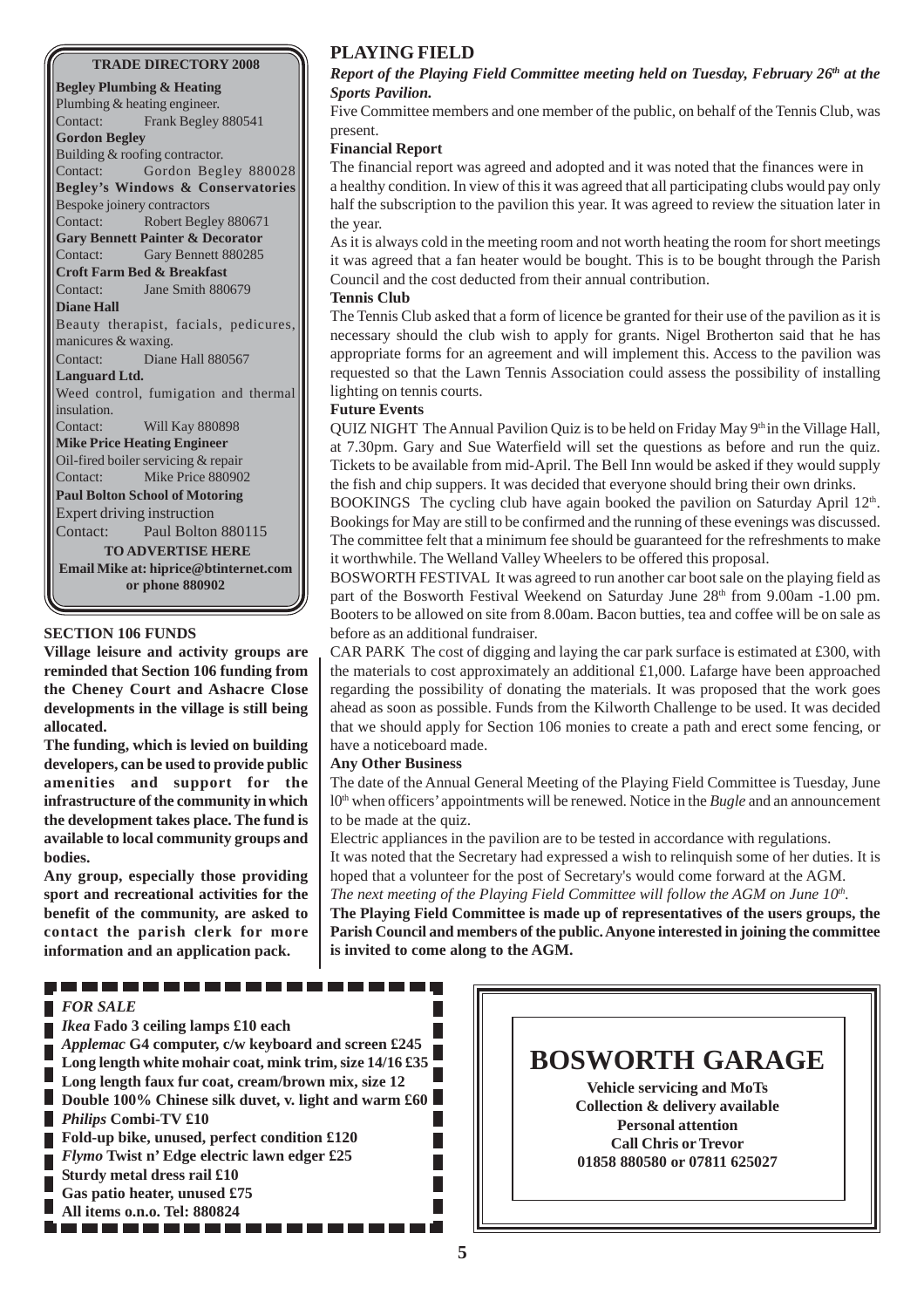# **PARISH COUNCIL NEWS**

# Report of the Parish Council meeting held on Tuesday, March 4<sup>th</sup> 2008

Full Council, District Councillor Brian Smith and County Councillor Graham Hart present. *Before business commenced the meeting stood for a minute's silence in memory of former Councillor and Past Chairman Beryl Jones who died on February 25th.*

The Minutes of the last meeting, previously circulated, were approved and signed. **MATTERS ARISING**

Council noted that the broken Post Office window had been boarded up. **CEMETERY**

Clerk informed Council that the mowing contractor had indicated that cemetery and play area mowing would start in March.

# **PLAYING FIELD**

!In a report of the recent meeting of the Playing Field Committee, Council heard that work on the extension to the pavilion carpark would be carried out shortly. Discussions were in hand with Lafarge Aggregates regarding supply of stone for the surfacing.

!An annual agreement was to be drawn up between the Playing Field Committee and the Tennis Club.

**If The Playing Field Committee were to seek Section 106 funding for a concrete pathway at** the rear of the pavilion building and also for fencing to restrict access to the playing field from the carparking areas.

!Council noted that the refurbishment of the skatepark, which had recently been carried out, was well received by the users.

# **ALLOTMENTS**

A waste material skip to be provided over the Easter period for the use of allotment holders. Council reviewed the Lettings Agreement.

# **TRAFFIC ISSUES**

■No outstanding issues were reported.

!District Councillor Smith informed the meeting that the District Council planning enforcement team were aware of problems with transporter movements to and from the Bruntingthorpe vehicle storage facility and were monitoring the situation.

# **NEIGHBOURHOOD WATCH**

!Two new co-ordinators had been recruited to cover Church Street and Hunters Close. !Clerk was asked to seek information from the Market Harborough NW leader regarding

# the possibility of officially launching the village scheme.

# **CORRESPONDENCE**

Council members discussed a request from the *Bosworth Bugle* for a donation *[Melvyn Forman declared an interest, remained in the meeting but took no part in this discussion]*. Council agreed to increase the donation towards the running costs in view of the proposal to revise the format of the newsletter.

# **PLANNING MATTERS**

Council members took the opportunity to discuss planning enforcement issues with Councillor Hart. Councillor Hart noted Council's concerns but reassured the meeting that the district council's enforcement team had recently been strengthened and a better service should be evident in future.

# **ANY OTHER BUSINESS**

!Members discussed the Parish Council's donation to the Village Hall committee in lieu of room hire fees. It was felt that the donation, recently revised, adequately covered the cost of the regular meetings and also extra meetings such as public and open meetings and the village litter pick.

!Council heard that plans for the Bosworth Festival Weekend were progressing well. There would be a Barn Dance on Friday night, June  $27<sup>th</sup>$  and a car boot sale on the Saturday morning. Toilet hire and the musical entertainment had been booked.

■A request to help fund a revision of the Local Directory was agreed.

It was agreed to consider building up a reserve fund to cover contingencies of commitment should control of facilities such as the sports pavilion, tennis courts or the Scout HQ revert to the Parish Council.

!Members noted that the building site at 55 Mowsley Road had been tidied up following concerns of safety issues raised by Council with the owner.

# **NEXT MEETING**

*The next meeting of the Parish Council will be on Tuesday, April 1<sup>st</sup> 2008 in the Committee Room of the Village Hall. The meeting will be the Annual Open Meeting. Anyone wishing to discuss matters of local concern or interest is invited to address the meeting.*

|        |         |         |         | <b>Husbands Bosworth:</b> | <b>COUNCIL TAX CHARGES 2008-9</b><br>Harborough District Council have set the following Council Tax rates for |         |         |
|--------|---------|---------|---------|---------------------------|---------------------------------------------------------------------------------------------------------------|---------|---------|
| A      | R       | 1258.17 | Ð       | Е.                        | F                                                                                                             | G       | н       |
| 943.62 | 1100.90 |         | 1415.41 | 1729.98                   | 2044.52                                                                                                       | 2359.06 | 2830.87 |

# **LOCAL OFFICERS**

#### **Husbands Bosworth Parish Council: Councillors**

Patricia Day 880748 (Chair) William Fletcher 880910 Melvyn Forman 880281 Geoffrey Armitage 880066 Heather O'Connor 880165 Susan Fisher 880026

### **Parish Clerk**

Jackie Fletcher, 13 School Lane, H.B. LE17 6JU Tel: 880910

### **District Councillor**

Brian Smith 10 Butt Lane, H.B. LE17 6LN Tel: 880021 Email: b.smith@harborough.gov.uk

# **HAVE YOUR SAY**

**If you have matters of concern regarding any community issue, which you would like to air with the relevant authorities, come along to the Market Harborough Rural West Forum. The next forum meeting is at Broughton Astley Parish Office, The Cottage, Station Road, on Tuesday, April 15th at 7.00pm. Local government officers, district council and county council members will be on hand to discuss problems raised by members of the community.**

*BUGLE* **CRACKER Two TV aerials fell in love and got married. The wedding service wasn't much to write home about but the reception was brilliant!**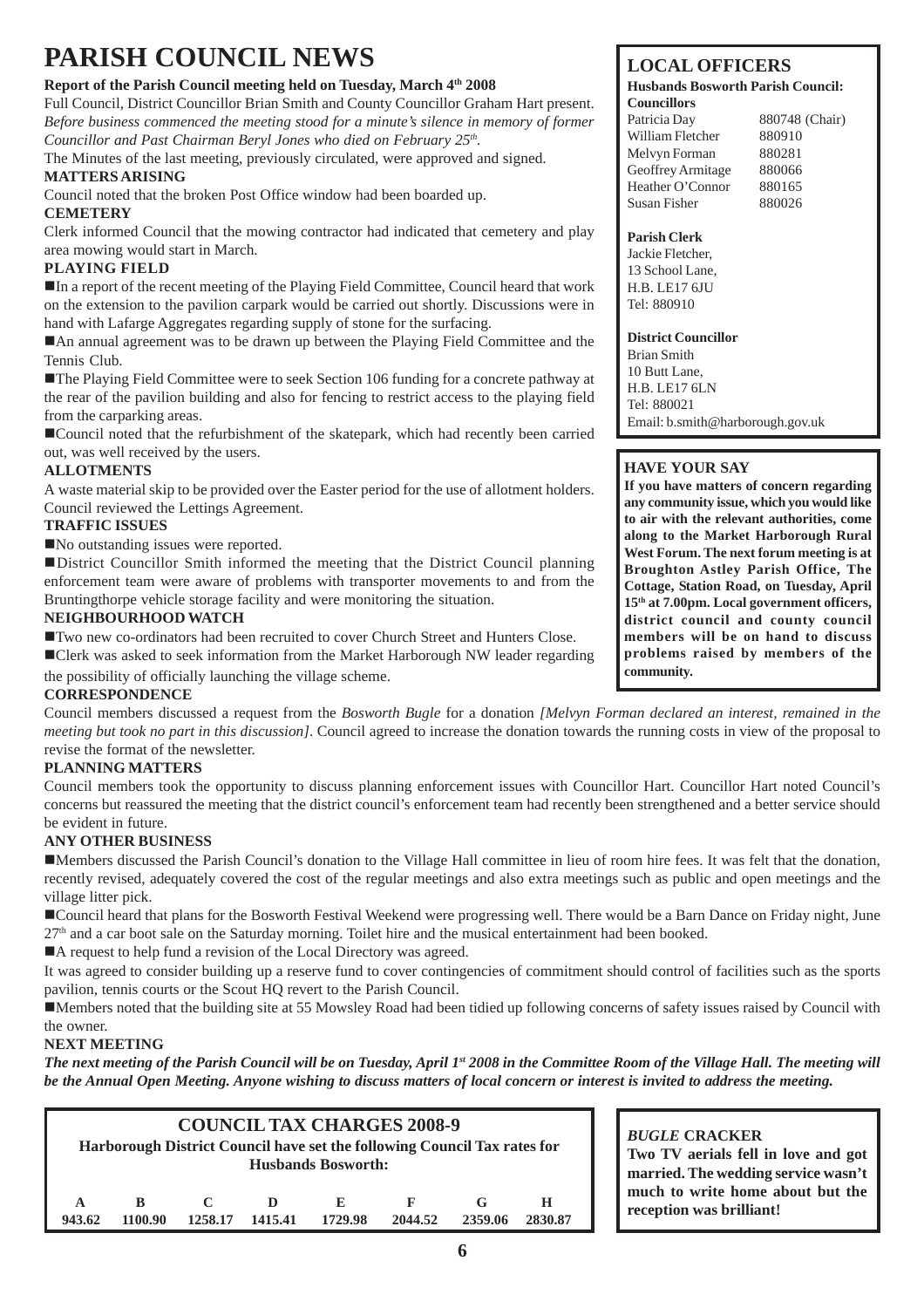#### **SCHOOL SUMMER FAIR**

Husbands Bosworth C. of E. Primary School will be holding a Summer Fair on Sunday 6th July 2008, from 2.00pm to 5.00pm. Various stalls and events are already planned. Further details will follow, together with a programme of events nearer the time.

Should you wish to assist in any aspect of this event, please contact either FOBS Chairman, Kenny Anderson on 880705 or Treasurer, Steve Blake on 881045.

# **ART WORKS**

The recent art exhibition and sale of work by local landscape artist, Rupert Cordeaux, raised over £100 in commission for parish church funds.

# **OLD GREEN PROJECT**

A new noticeboard, litter bin and bench seat have been installed on the Old Green. The project was funded by a legacy from local British Legion stalwart, John Hardy, who died in 2006.

# From the Parish Registers

**Beryl Maud Jones** of Butt Lane *Died February 25th 2008 Aged 81 years* **Eileen Lambert** formerly of Lammas Close *Died March 6th 2008 Aged 88 years R.I.P. HOLY MATRIMONY* **John Blay and Stephanie Ashby** *March 15th 2008*

# **HEAVENLY MUSIC AT LAUNDE ABBEY**

Launde Abbey will be filled with the sound of heavenly music on Friday,  $18<sup>th</sup>$  April 2008 as part of the Abbey's 50<sup>th</sup> Anniversary celebrations. Renowned harpist, Sally Pryce will be performing several pieces at a classical concert to be held at the Abbey by kind permission of The Bishop of Leicester and the Trustees of Launde Abbey in association with the Diocese of Peterborough.

Sally Pryce studied at the Purcell School and Royal College of Music, graduating in 2001 with first class honours and the Worshipful Company of Musician's Silver Medal. Over the past year Sally has continued to give solo recitals throughout the UK and Europe.

Launde Abbey's warden, the Reverend Tim Blewett said, "Following the success of last year's Country House Classical Concert, we are delighted to welcome an artist of such a high calibre to perform at Launde for a local audience. Last year's concert, featuring a guitar soloist was sold out within a matter of weeks and we have been asked to offer more concerts as a result. Sally is performing as part of our celebrations for our 50<sup>th</sup> Anniversary year and we are looking forward to a truly magical evening."

Tickets are £22.00 each, which includes a glass of wine on arrival (served from 7.30 pm onwards) and, in the interval, home-made Shepherd's Pie with wine or soft drinks. A prebooked vegetarian alternative will also be available. Booking is essential and tickets are available from Mr Peter Carr on 0116 270 7962.

Enquiries to the Revd. Tim Blewett, Warden on 01572 717254 or tim@launde.org.uk *Launde Abbey is the residential Retreat House for the Dioceses of Leicester and Peterborough, offering Christian hospitality to all people, with or without faith. It provides an oasis of calm which allows both individuals and groups time to reflect upon where they are and what they are called to be, in today's ever changing world, a place where people can come to learn about themselves and others.*

### **GARDEN OF REMEMBRANCE**

Part of the proceeds of the recent successful 'Allo 'Allo Evening held in the Village Hall have been donated to the parish church appeal for funds to improve the Garden of Remembrance in the churchyard.

Plans drawn up by the Parochial Church Council include improved marking of the section of the churchyard dedicated to the burial of ashes, a new approach pathway, an interpretation plaque and the establishment of quiet area of reflection for visitors with seating and facilities for floral tributes.

**\*\*\*\*\*\*\*\*\*\*\*\*\*\***

**Church members would like to take this opportunity to thank the organisers for a most memorable evening and for their generous donation towards the Garden of Remembrance project.**

*Anyone wishing to make a personal contribution towards the Garden project is asked to contact the PCC Treasurer, Pat Woodbine on 880823.*

#### **ALL SAINTS FLOWER ROTA Altar:**

*March 30, April 6 - Pat Heighton, April 13, 20 - Di Jones April 27, May 4 - Janice Staples* **Children's Corner:** *March 30, April 6 - Maxine McGinnes April 13, 20 - Heather O'Connor April 27, May 4 - June Elliot*

**Call Penny Mattock on 881140 if you would like to join the Flower Rota.**

# #CHURCH SERVICES #

# **All Saints Parish Church**

**APRIL**

- **6 6.30pm Evensong**
- **13 8.30am Morning Praise**
- **20 10.30am Benefice Service at Shearsby**
- **27 10.30am Family Communion**

*Short Communion every Wed. at 9.15am*

**Churchwardens:**

**Peter Jones 880741 James Avery 880164**

**Vicar:**

**Rev. Alison Hampton 880351**

# **Methodist Church**

- **6 Join with All Saints**
- **13 Mrs K Shorley**
- **20 Rev. M Haighton**
- **27 Rev. B Kennard (Communion)**

**Services every Sunday 6.30pm. All Welcome**

**Contacts: Rev. Brian Kennard 462889 Senior Church Steward: Mr. A Lloyd Jones 880343**

# **St Mary's Roman Catholic Church**

**Services every Sunday 8.30am.**

**Contact: Robert Constable-Maxwell 880361**

# **METHODIST CHURCH Coffee Morning**

Wednesday, April 16<sup>th</sup> 10.00am-12.00. at the home of Margaret & John Scurrah, 25 High Street. Visitors always welcome.

# **COFFEE MORNING**

All Saints Church members would like to thank everyone who came to the March Coffee Morning. A total of £21.20 was raised towards church funds.

The next Coffee Morning and Bring & Buy will be on Wednesday, April 2nd from 9.45am to 11.30am in Church. Everyone welcome.